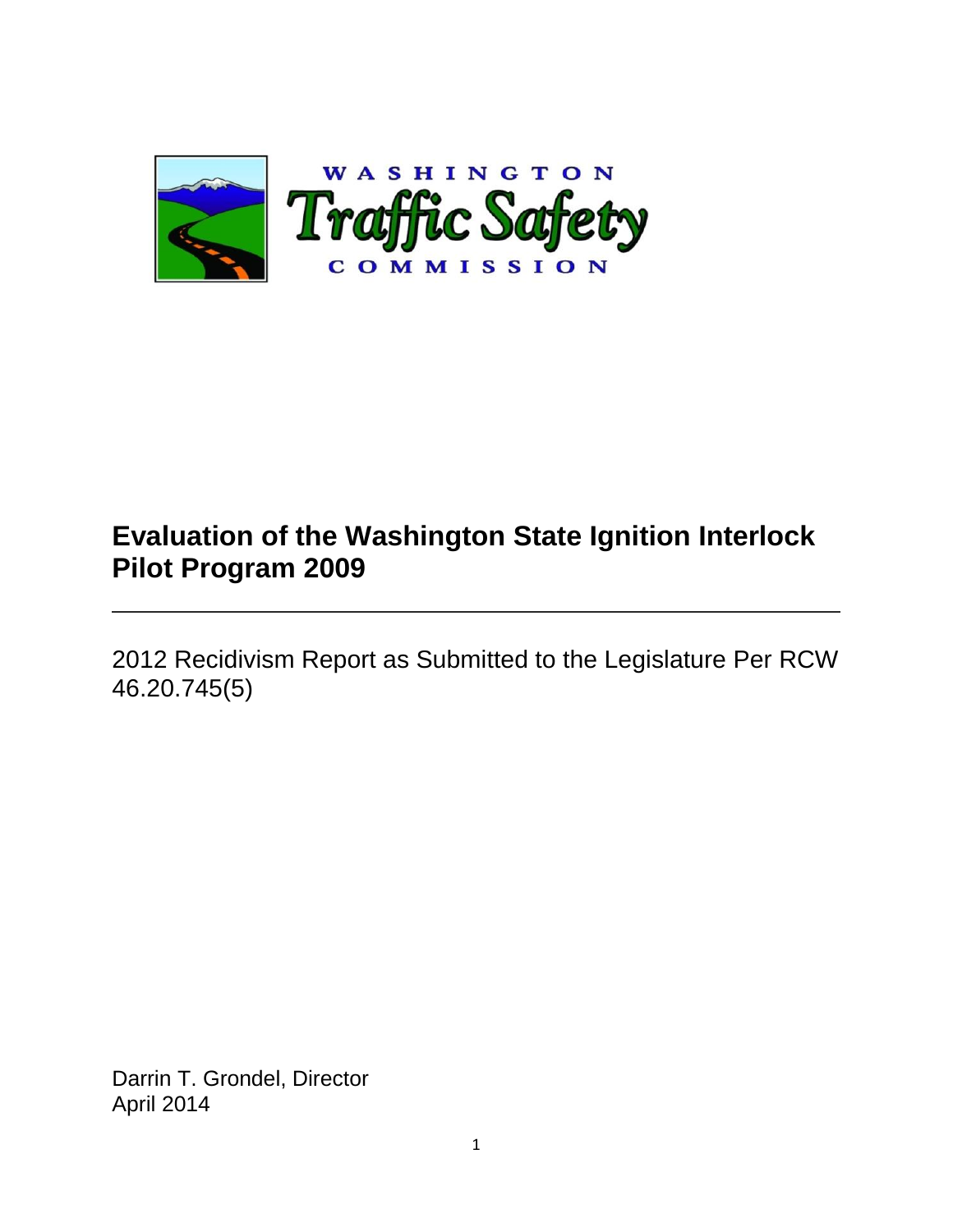### **Publication and Contact Information**

A PDF version of this report is available for download on the Washington Traffic Safety Commission website at: <http://www-stage.wtsc.wa.gov/wp-content/uploads/downloads/2014/04/IIPP.pdf>

For policy-related questions/information, please contact:

Shelly Baldwin Impaired Driving Program Manager Washington Traffic Safety Commission PO Box 40944 Olympia, WA 98504-0944

Phone: 360.725.9889 Email: sbaldwin@wtsc.wa.gov

For all other questions, please contact:

Staci Hoff, PhD Research Manager Washington Traffic Safety Commission PO Box 40944 Olympia, WA 98504-0944

Phone: 360.725.9874 Email: shoff@wtsc.wa.gov

A special thanks to Phil Salzberg, PhD for conducting and interpreting the Ignition Interlock Pilot Program recidivism and compliance analysis.

Americans with Disabilities Act (ADA) Information Persons with disabilities may request this information be prepared and supplied in alternate formats by calling the Washington Traffic Safety Commission at (360) 725-9898. Persons who are deaf or hard of hearing may call access Washington State Telecommunications Relay Service by dialing 7-1-1 and asking to be connected to (360) 725-9898.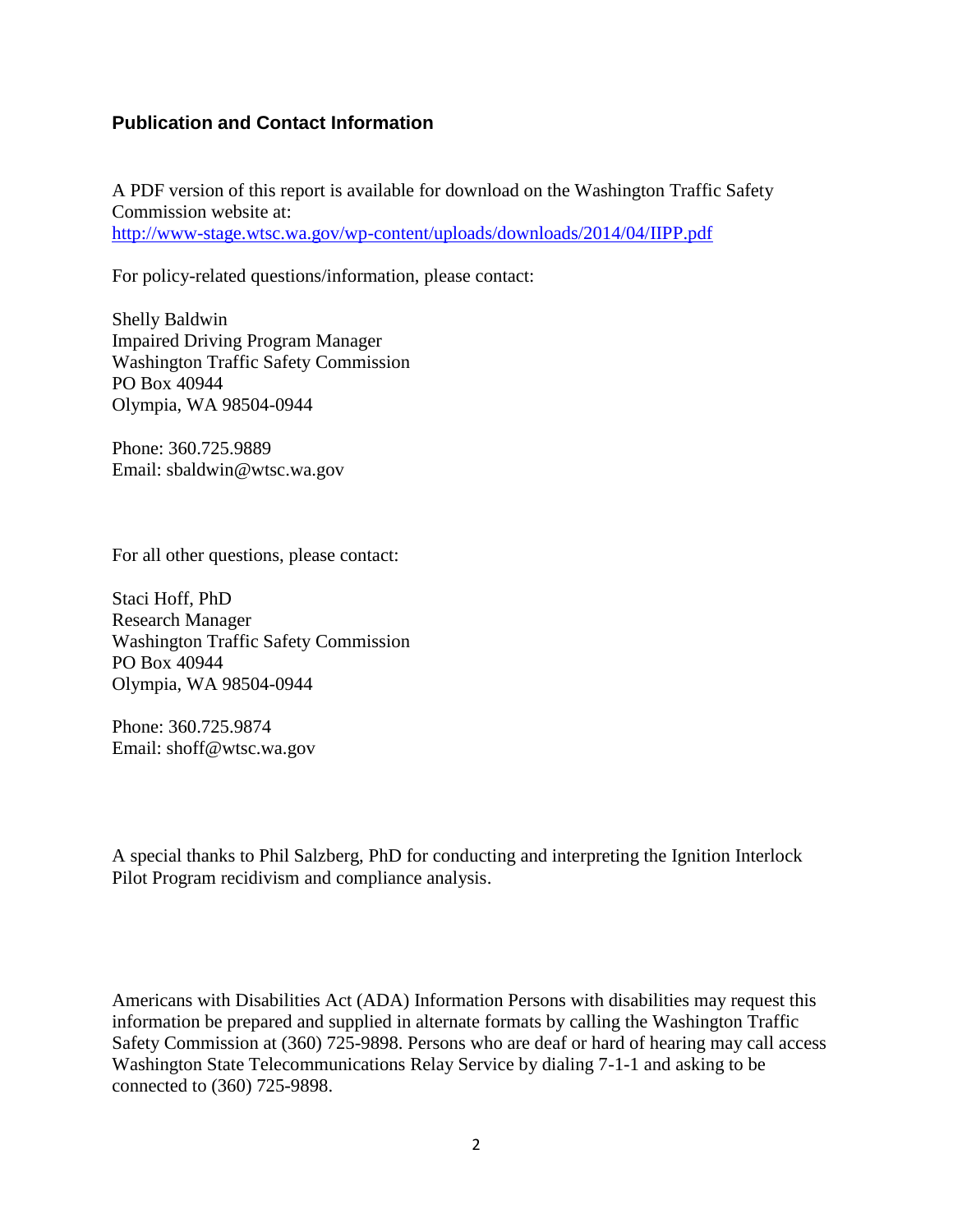## **Table of Contents**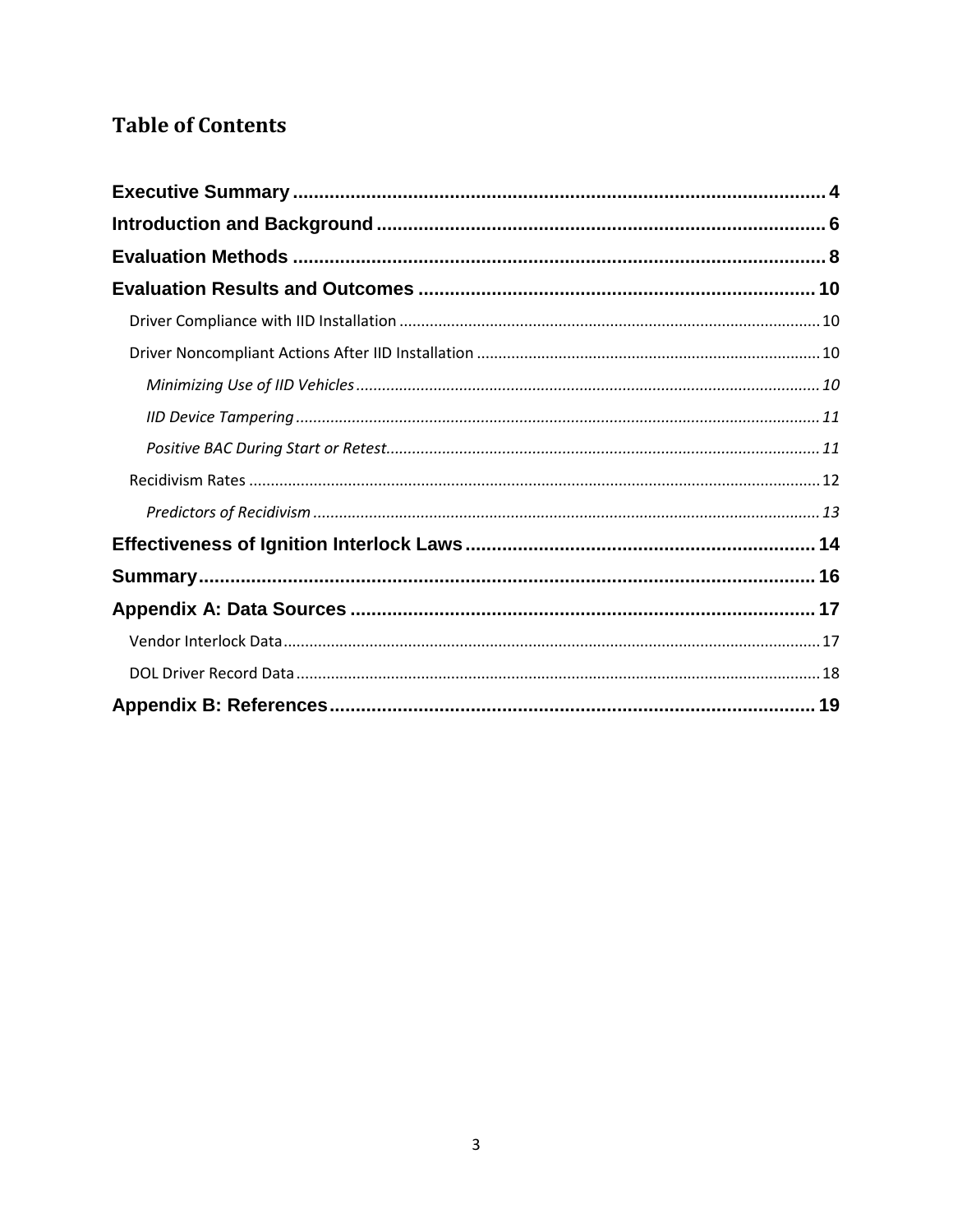## <span id="page-3-0"></span>**EXECUTIVE SUMMARY**

Washington State first enacted ignition interlock laws in 1987. The laws have been modified several times over the past two decades to expand ignition interlock device (IID) use and increase compliance. In 2009, Washington State created Ignition Interlock Licenses (IIL) and modified the existing ignition interlock laws. The Washington Traffic Safety Commission (WTSC) evaluated the effects of the 2009 law on recidivism and compliance. This report provides an evaluation of drivers who had an IID installed during 2009 under the new laws. Utilizing data provided by ignition interlock vendors and the Department of Licensing (DOL), WTSC evaluated installation compliance, noncompliance behaviors, and recidivism. The evaluation showed:

#### *Installation compliance has improved.*

 An installation compliance rate of 56 percent, higher than the 33 percent compliance rate reported in an evaluation of the 2004-2006 laws.

#### *There is a high frequency of driver noncompliant actions after the IID is installed.*

- Among IID drivers, 8.2 percent started their vehicles either never or rarely (0-9 starts per month). An additional 5.1 percent of drivers exhibited minimum vehicle use (10-19 starts per month).
- Overall, 21 percent of interlocked drivers were found to have tampered with the IID at least once. Among drivers who tampered with their IIDs, the average number of tampering attempts was 11.6 times.
- Overall, 73 percent of interlocked drivers experienced one or more start failures; the average number of start failures was 10.8. Ten percent of these drivers had 27 or more start failures. The average blood alcohol concentration (BAC) reading for start failures was 0.09.
- Failures in random retests occurred for 37 percent of all drivers with an average of 1.6 retest failures. The average BAC reading was 0.06 for retest failures.
- Vehicle lockouts occurred among 25 percent of the drivers, with an average of 1.32 lockouts.

#### *The IID significantly lowered recidivism among second and third-plus DUI offenders.*

- Among first driving under the influence (DUI) offenders, no significant difference in recidivism was found between the IID drivers and non-IID drivers. Differences in age and prior driving history between IID drivers and non-IID drivers did not affect the results.
- Among second DUI offenders, there was a significant difference in recidivism between the IID drivers and non-IID drivers. Second DUI offenders with an IID had a 26 percent lower recidivism rate.
- Among third-plus DUI offenders, there was a significant difference in recidivism between the IID drivers and non-IID drivers. Third-plus DUI offenders with an IID had a 28 percent lower recidivism rate.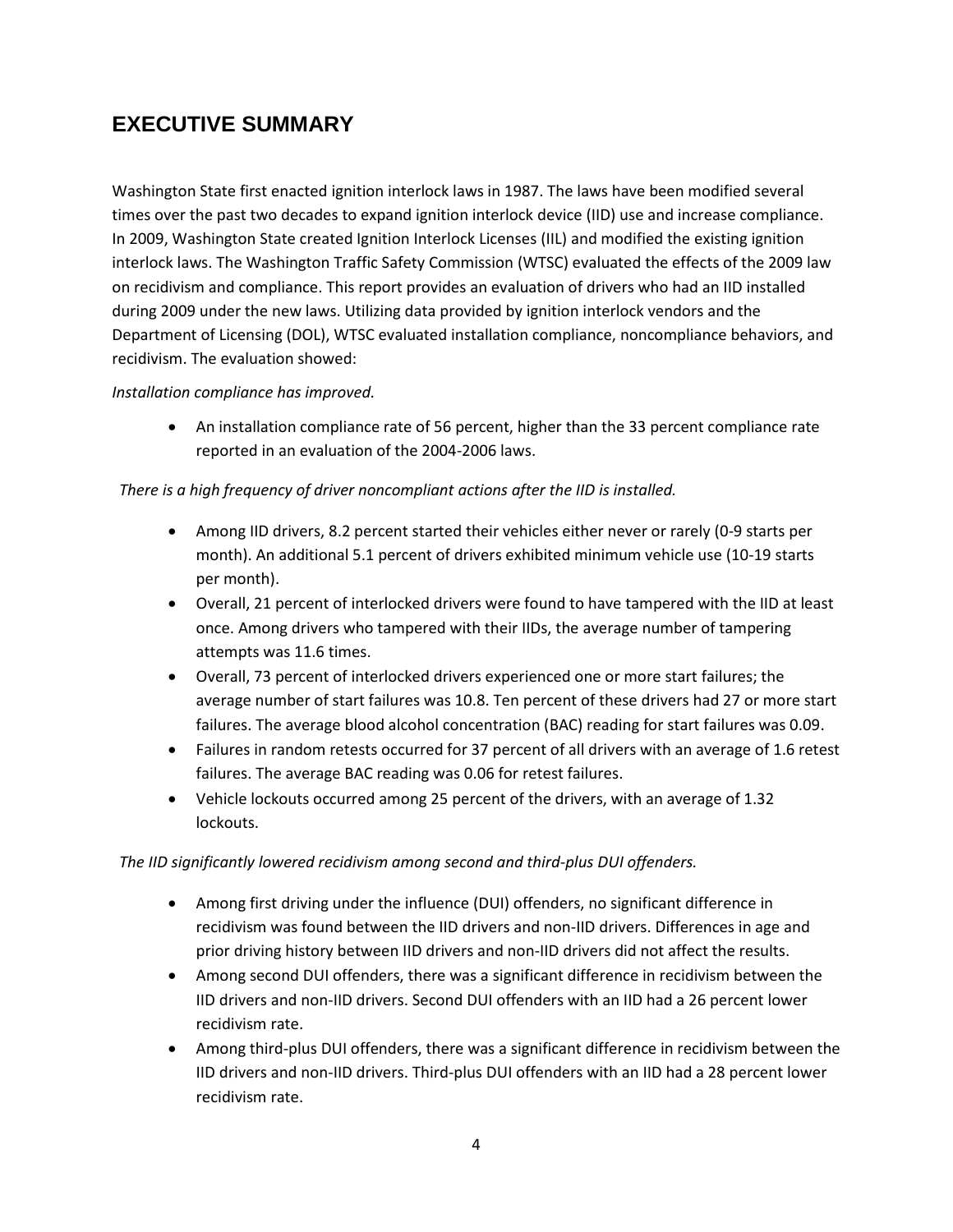*Several factors related to the IID may affect recidivism rates.*

- The lower the number of vehicle start attempts, the higher the likelihood of recidivism.
- The greater the number failed starts, the greater the likelihood of recidivism.
- The higher the average BAC reading at vehicle startup, the greater the likelihood of recidivism.
- Fewer months of IID use lead to a greater likelihood of recidivism.
- The greater the number of IID tampers, the greater the likelihood of recidivism.

These results suggest that drivers most likely to recidivate are those that provide higher BAC samples, those who accumulate numerous failed start attempts, and those with many attempts at device tampering. Furthermore, drivers with few vehicle start attempts and fewer months of IID use had higher recidivism rates. The finding of no recidivism effect among first DUI offenders was unexpected; however, interlocks were installed for a shorter time among first DUI offenders than for second and third-plus DUI offenders. Nearly one-third of first DUI offenders had interlocks removed within four months after installation. This issue has since been addressed with law changes in 2011 requiring compliance-based removal. The 2009 law does appear to have increased the rate of interlock installation. These study findings suggest that many drivers do comply with interlock requirements, while a significant minority were in substantial non-compliance. Appropriate strategies for dealing with these drivers, such as intensive monitoring with the threat of jail time, must be considered.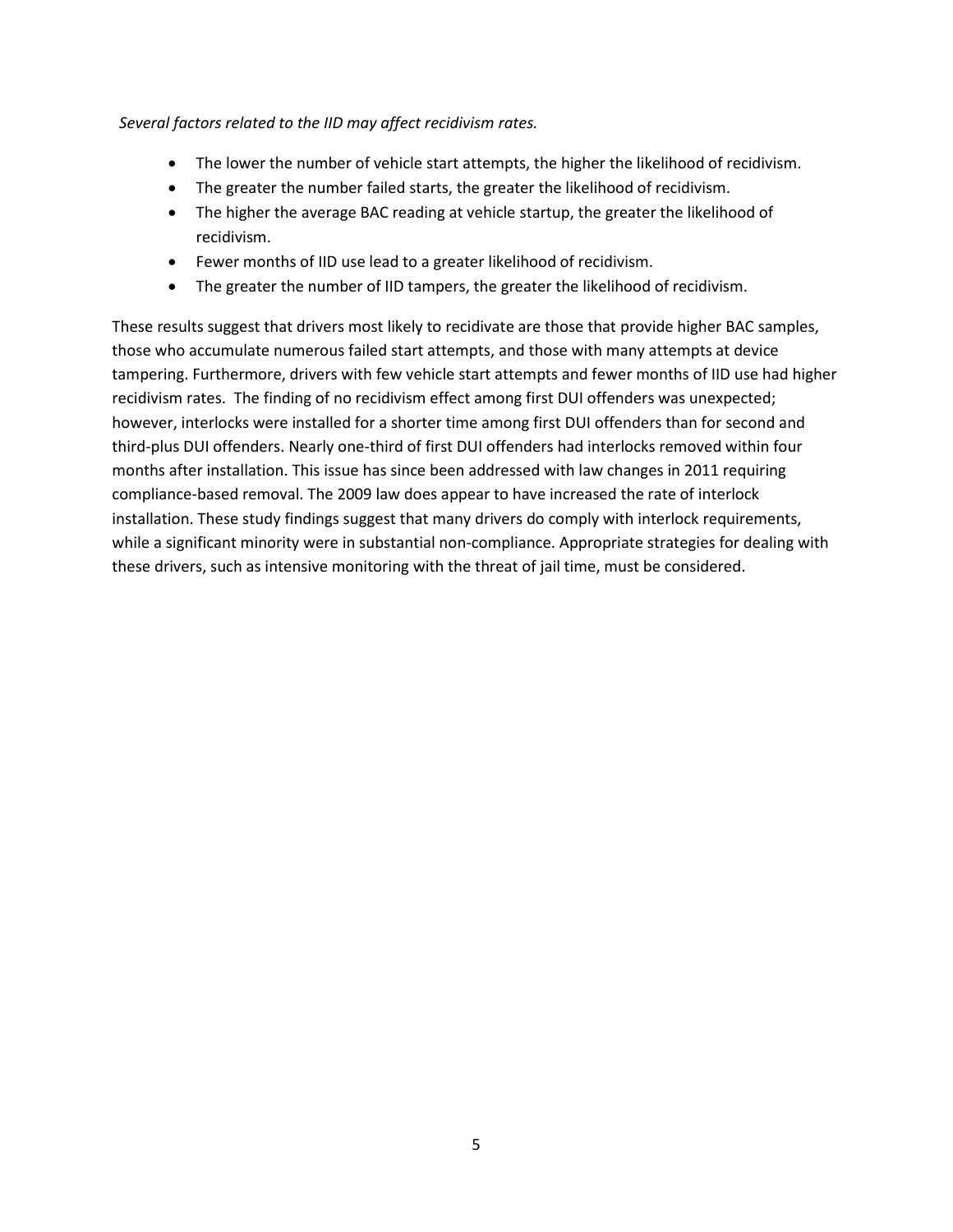## <span id="page-5-0"></span>**INTRODUCTION AND BACKGROUND**

An alcohol ignition interlock is a device that prevents a vehicle from starting unless the driver provides a breath sample with a BAC lower than a preset level. In Washington that level is 0.025. IIDs are used to prevent DUI offenders from driving after consuming alcohol, while allowing them to maintain restricted driving privileges for a specific period. All 50 states and the District of Columbia have ignition interlock laws. Washington State first introduced Ignition Interlock laws in 1987. The laws have been modified several times over the past two decades to expand ignition interlock use and increase compliance.

## Timeline of Changes in Washington State Ignition Interlock Laws



In 2009, Washington State created IILs and modified the existing ignition interlock laws [\(E2SHB 3254\)](http://apps.leg.wa.gov/documents/billdocs/2007-08/Pdf/Bills/Session%20Laws/House/3254-S2.SL.pdf). The 2009 law allowed DUI offenders with administrative license suspensions (or in lieu of administrative suspensions) to apply for an IIL. Offenders receiving an IIL waived their right to a DOL hearing for an administrative suspension. The new law required installation and maintenance of an interlock device in all vehicles operated by offenders (excluding employer-owned vehicles). Offenders must pay all interlock costs including licensing fees, vendor fees for installing, leasing, and removing the device, and fees for a fund set up to assist indigent persons with their interlock costs. The requirement to install an IID can be waived if the offender does not own a car, or if ignition interlocks are not available in the offender's area. If this requirement were to be waived, the offender would then be required to submit to alcohol monitoring for the same length of time that the IID would have been required.

Under the 2009 law, when DOL received notification that a functioning interlock device was no longer installed for a specific offender, DOL was required to notify that person that the IIL would be canceled in 15 days. This license cancelation would automatically take effect unless the offender provided proof to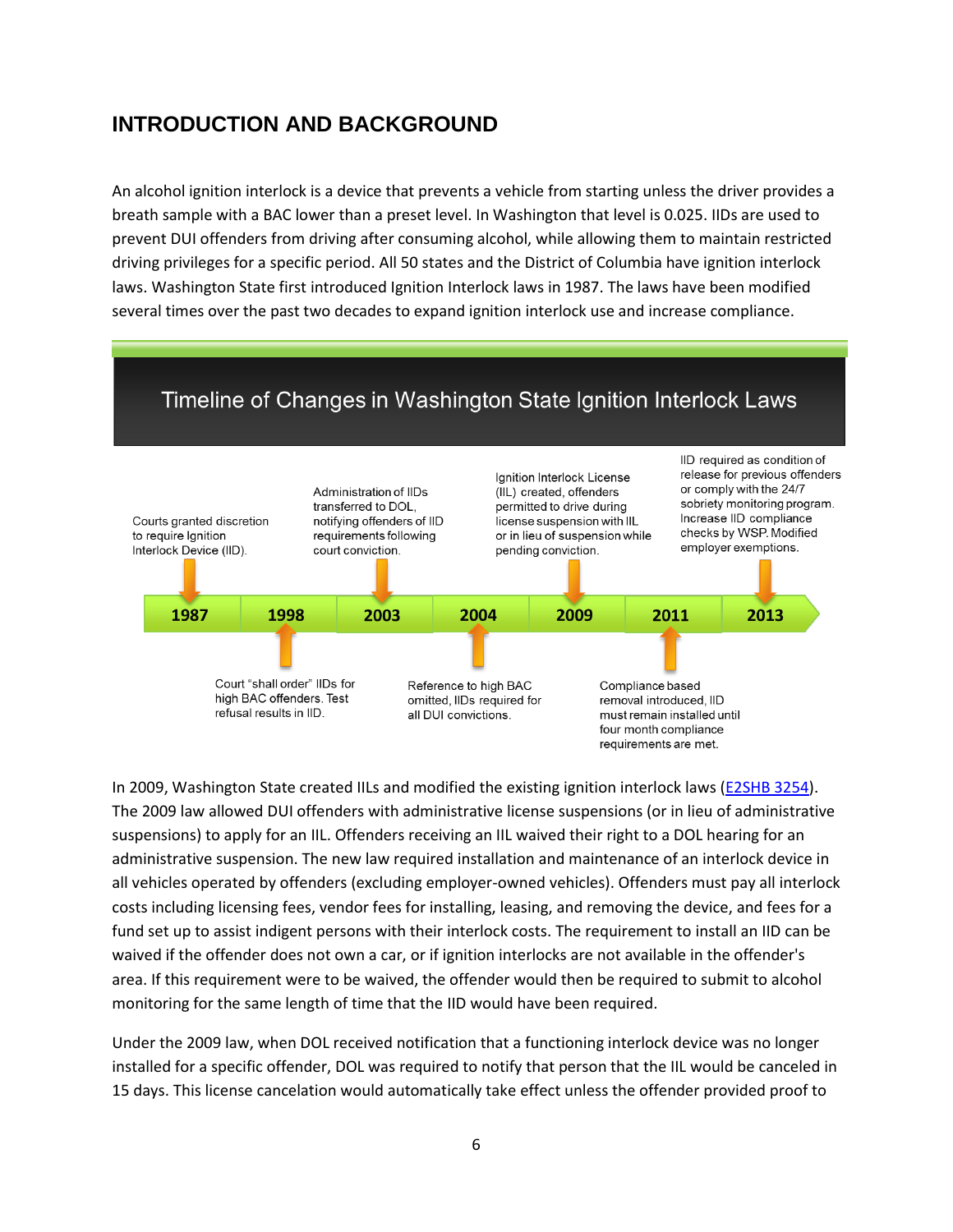DOL that a functioning device had been re-installed. If the IIL was cancelled, a new IIL could be obtained upon presentation of proof that an IID had been re-installed. In addition, DOL was required to revoke the IIL if the offender were to be convicted of operating a motor vehicle in violation of IID restrictions, or if convicted of any offense that would warrant suspension of a regular driver license.

A provision in the legislation required the DOL, Washington State Patrol (WSP), and the WTSC to establish a pilot program for monitoring the compliance of interlock-mandated drivers and interlock device vendors. The Legislature also specifically asked WTSC to track recidivism and to evaluate the compliance of drivers required to install IIDs and identify ways to track compliance.

This report provides an evaluation of drivers who had an IID installed during 2009 under the new laws. A [report](http://www.centurycouncil.org/sites/default/files/reports/Washington-Evaluation-1.pdf) conducted by the Insurance Institute for Highway Safety (McCartt, Leaf, Farmer, & Eichelberger, 2013) evaluated the effects on recidivism of Washington's earlier ignition interlock laws (1999-2006). For the 2009 law, WTSC, in collaboration with DOL and WSP, evaluated the following outcomes:

- Compliance with IID installation requirements (percentage of drivers required to have an IID who actually have confirmed installation).
- Noncompliance incidence of IID tampering.
- Noncompliance incidence of IID testing failures and BAC levels.
- Noncompliance through circumvention of installed IIDs by avoiding or limiting driving of the IID vehicle (possible driving of non-IID vehicles).
- Alcohol-related violation recidivism rates of drivers who had an IID installed in 2009. The follow-up period for recidivism was two years post-IID installation or post-2009 DUI conviction for the compare group without IIDs.

In 2011, the ignition interlock laws were further modified to introduce a compliance-based requirement for removal of the IID. Under the modification, in order for an offender to have an IID removed, the certified interlock vendor must verify to DOL that, in the previous four months, the offender did not attempt to start the vehicle with a BAC of 0.04 or higher, fail to take or pass a test, or fail to appear at the vendor for scheduled IID service. IIDs must now remain installed on the offender's vehicle until the vendor verifies that the offender has satisfied the four month compliance requirement.

For purposes of this evaluation, offenders with interlocks installed in 2009 were followed for at least two years post-IID installation. Compliance was measured for one year and recidivism was measured for two years post-IID installation. Some offenders included in this evaluation still had IIDs installed at the conclusion of the follow-up period.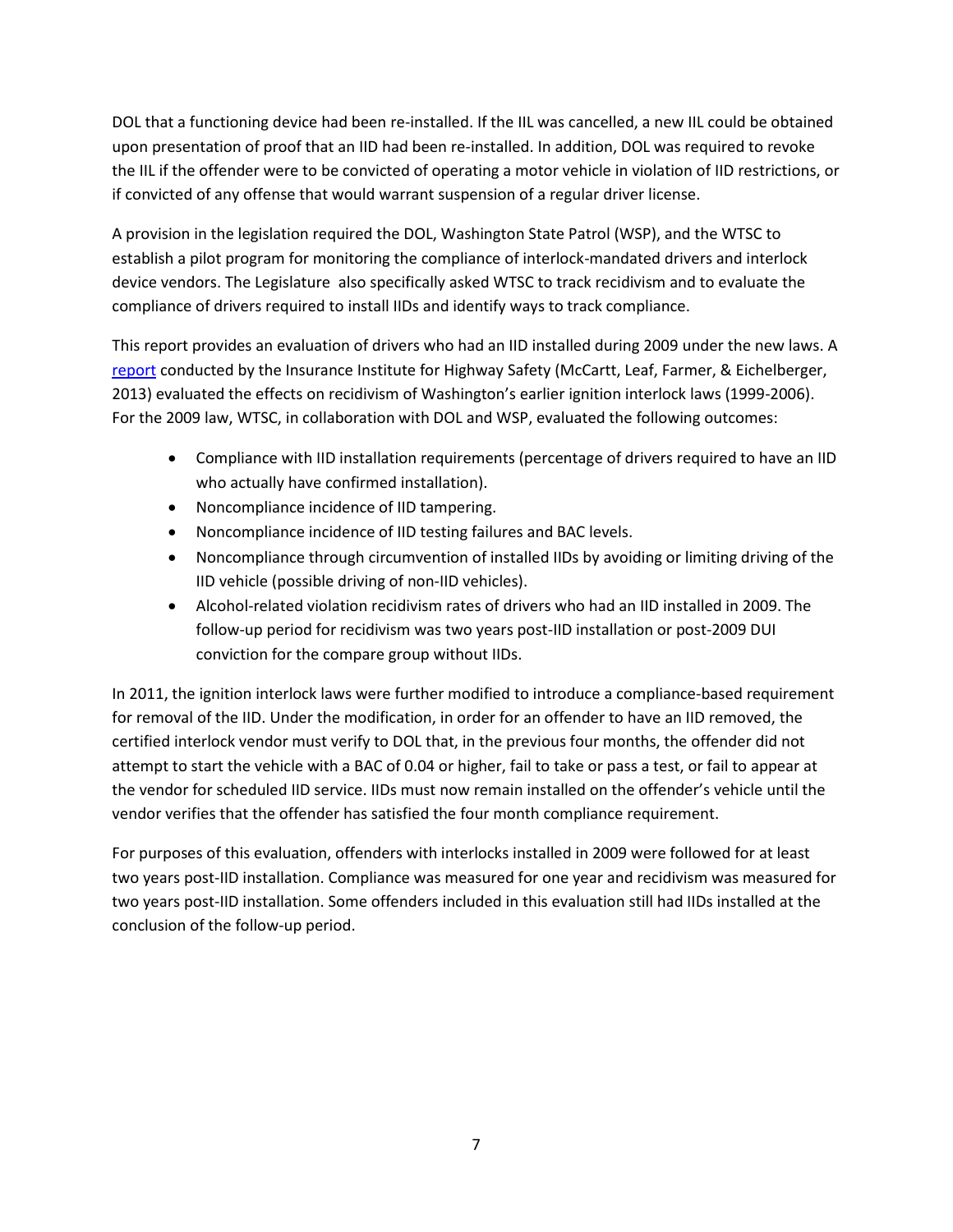## <span id="page-7-0"></span>**EVALUATION METHODS**

This evaluation focuses on the effects of Washington's ignition interlock law as revised in 2009. The study sample is limited to drivers who had an IID installed during 2009. Two primary data sources were used for this study. Interlock vendors provided event information collected through software installed on IIDs, and DOL provided driver record data on driver violations, department actions taken, and other relevant IID-related events. More information about these data sources is available in Appendix A.

Six ignition interlock companies were doing business in Washington during the period when this study was conducted. Five of them provided relatively complete data. The sixth company used a different business model, employing installers who operated independently, and did not use a central database. Only two out of the eight independent installers for this company provided data. Installation logs and event logs were provided separately. After linking the two files, 11,202 complete records were available for event analysis. The 1,755 install records that did not link to events were maintained for installation compliance and recidivism analysis. IID vendor data was obtained through the end of 2010 to measure compliance for at least one year post-installation. These data were used to measure:

- Compliance with IID installation requirements.
- Noncompliance incidence of IID tampering.
- Noncompliance incidence of IID testing failures and BAC levels.
- Noncompliance through circumvention of installed IIDs.

DOL provided data from their driver record database. The 2009 DOL file was used to match installations to vendor event data for compliance follow-up. After linking the vendor file and the DOL file, 11,746 records were available for analysis. Drivers who were required to install an IID but did not were identified in these records and used as the comparison group for recidivism analysis, a total of 30,164 records. The DOL's 2010 and 2011 files were used to complement the compliance measures listed above. The DOL 2012 file was used to analyze recidivism among the IID group compared to the non-IID group of drivers. The 2012 DOL data were used to measure:

 Alcohol-related violation recidivism rates of drivers who had an IID installed in 2009 compared to drivers who did not install the required IID.

In addition to evaluating recidivism, these data permitted analysis of correlations between recidivism and other offender behaviors recorded in the vendor event logs. The following factors were considered for predictors of recidivism:

- Vehicle start attempts per month.
- Number of failed start attempts.
- High BAC results at vehicle start attempt.
- Number of months the IID was installed.
- Number of IID tampering events.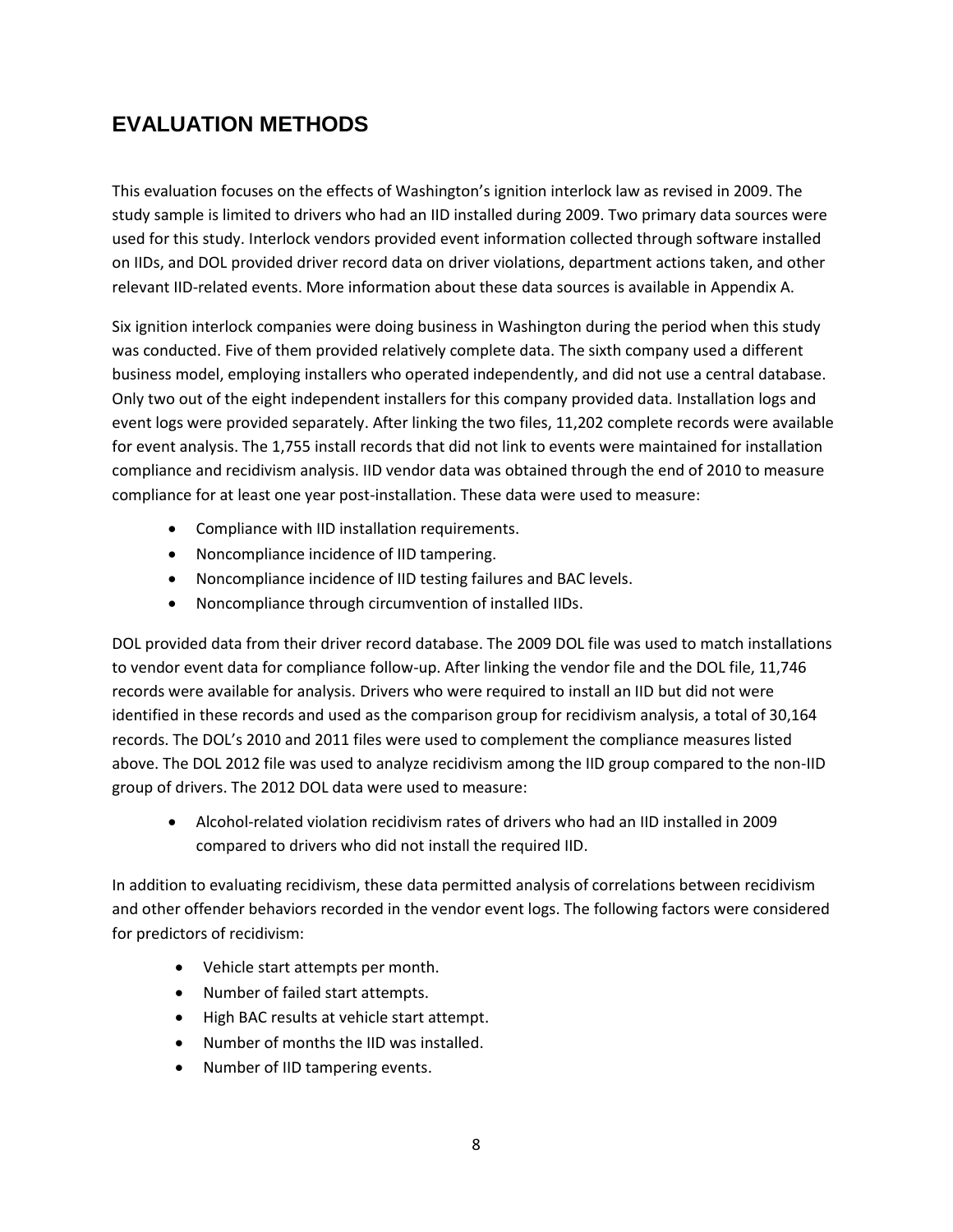It should be noted that the comparison group was not a true control group because of selection bias. That is, drivers in the intervention group chose to have interlocks installed either to obtain interlock licenses or to comply with court ordered sanctions. Drivers in the comparison group chose not have interlocks installed and, thus, likely differed from intervention drivers on other factors in addition to the IID installation (i.e. driving with a suspended license).

For evaluating recidivism, every driver's follow-up period began on the date of IID installation, typically about mid-2009, and ended two years later. The tracking period for the comparison group was also two years, beginning on the date of each driver's 2009 DUI conviction. The follow-up tracking period was exactly two years for each driver in the study. Alcohol-related violations included DUI convictions, convictions on charges reduced from DUI, and DUI arrests resulting in administrative actions.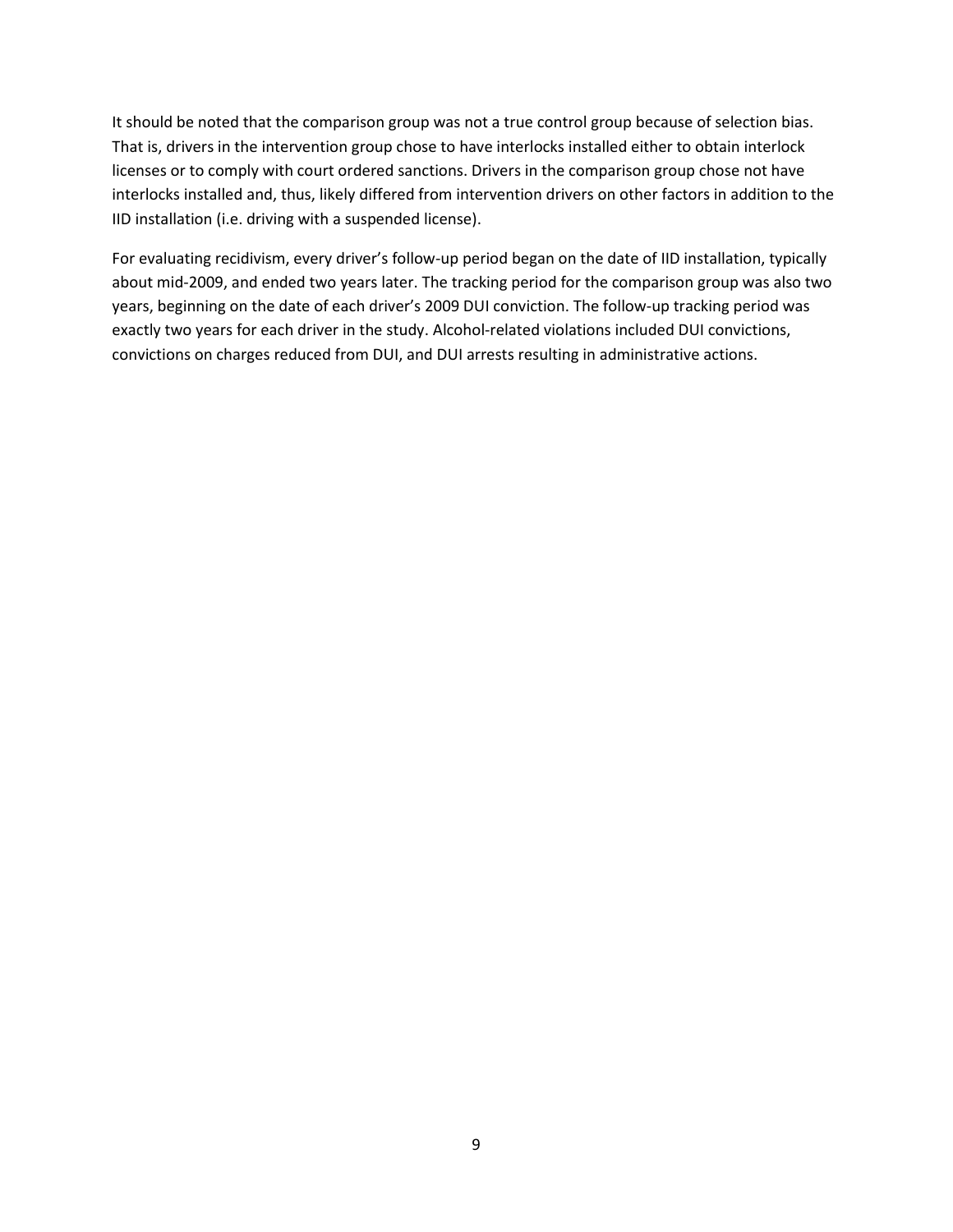## <span id="page-9-0"></span>**EVALUATION RESULTS AND OUTCOMES**

### <span id="page-9-1"></span>**Driver Compliance with IID Installation**

DOL Action Codes for 2009 indicate that installation of interlocks were required in 23,117 cases. Vendors reported IID installations for 12,957 drivers during 2009. These numbers indicate an installation compliance rate of 56 percent. This rate is substantially higher than the roughly 33 percent compliance rate for first-time Washington DUI offenders reported for the years 2004 through 2006 (IIHS, 2013). DOL department action codes showed 14,890 "proof of install" reports for 2009 which suggests an even higher compliance rate; however, some of these action codes were for 2008 installations, which could not be distinguished from 2009 installations.

Virtually all interlock installations were in vehicles registered to Washington-resident drivers (99.2 percent). Reasons for device-installation were also reported by vendors, although this information was missing in 35 percent of cases. Of the 8,385 cases for which a reason for installation was reported:

- 19 percent were for court mandated installs.
- 8 percent were for deferred prosecutions.
- 43 percent were to obtain an interlock license.
- 30 percent of the cases were coded as "other" reasons. These "other" reason codes were not clearly defined, but likely represent non-driving related violation reasons such as referrals from treatment providers.

Interlock devices were installed for periods ranging from one month to 24 months; the average length of installation was 12.5 months. The length of the installation was defined as the number of months between the install date and the vendor-reported removal date or months between the install date and January 1, 2011, if the device had not been removed by the end of the data reporting period.

### <span id="page-9-2"></span>**Driver Noncompliant Actions after IID Installation**

#### <span id="page-9-3"></span>*Minimizing Use of IID Vehicles*

Use of interlocked vehicles was operationally defined by the total number of vehicle start attempts (successes plus failures) for each driver, divided by the number of months the interlock was installed. Starts and failures were summed across all service intervals reported for each driver. This yielded the average number of start attempts per month for each driver.

Nine hundred and fifteen drivers (8.2 percent) started their vehicles either never or rarely; i.e., they attempted between zero and nine starts per month. An additional 573 (5.1 percent) drivers exhibited minimum vehicle use, starting their vehicles only between 10 and 19 times per month. The average number of starts per month for interlocked drivers as a whole was 98.3. Voas, et al. (2000) examined the issue of drivers circumventing the IID requirement by avoiding the use of their interlocked vehicles.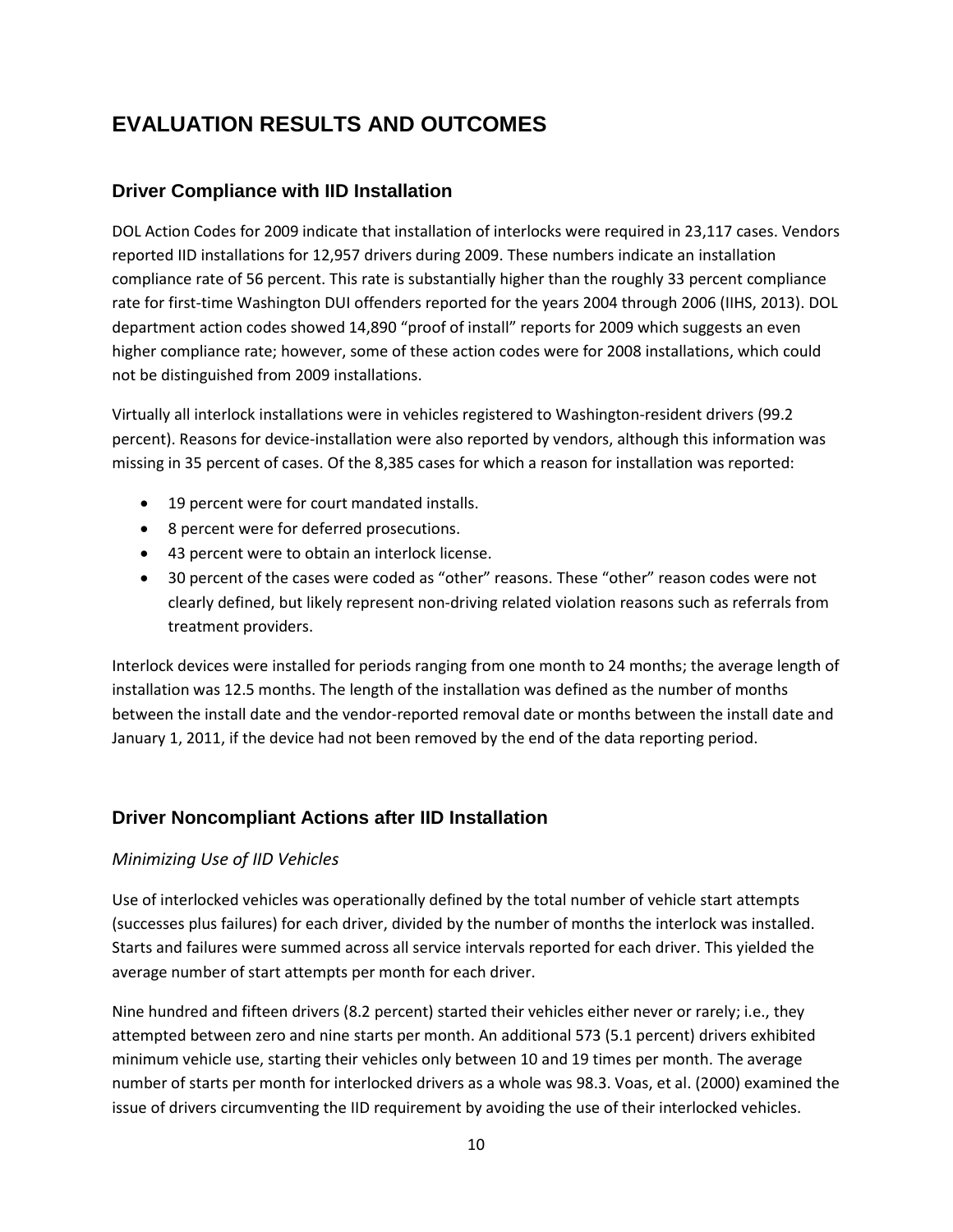Their study found that drivers who had their vehicles interlocked but also had access to other noninterlocked vehicles made fewer trips in their interlocked vehicles than did drivers who only had access to an interlocked vehicle.

### <span id="page-10-0"></span>*IID Device Tampering*

Vendors reported the number of tampering events on the event log files. Examples of tampering included using a mechanical air blower to provide a bogus breath sample, having another person blow into the IID, or physically tampering with wiring or the IID itself. Overall, 2,350 (21 percent) of the 11,202 interlocked drivers were found to have tampered with the IID at least once. Among the 2,350 drivers who tampered with their IIDs, the average number of tampering attempts was 11.6 times. These findings indicate that a significant minority of drivers, about one in five, repeatedly tampered or tried to circumvent the IID. Tampering may become more rare as newer devices presently in use employ cameras to record whether offenders themselves provided the breath sample.

#### <span id="page-10-1"></span>*Positive BAC during Start or Retest*

Data on vehicle start failures, retest failures, and BAC readings were recorded by vendors at each recalibration/service interval. If multiple BACs for a driver were recorded on the vendor's data file, only the highest BAC reading was reported to the WTSC. Thus, the data reported are based on the highest BAC reading per driver across all service intervals.

| <b>START FAILURES</b>                       |      |  |  |
|---------------------------------------------|------|--|--|
| Percent of Drivers with Start Failures      | 73%  |  |  |
| Average Number of Start Failures            | 10.8 |  |  |
| Average BAC of Drivers with Start Failures  | 0.09 |  |  |
| <b>RETEST FAILURES</b>                      |      |  |  |
| Percent of Drivers with Retest Failures     | 37%  |  |  |
| Average Number of Retest Failures           | 1.6  |  |  |
| Average BAC of Drivers with Retest Failures | 0.06 |  |  |
| <b>VEHICLE LOCK DOWNS</b>                   |      |  |  |
| Percent of Drivers with Vehicle Lock Down   | 25%  |  |  |
| Average Number of Lock Downs                | 1.3  |  |  |

*Table 1: Summary of start and retest failures, some resulting in vehicle lock down.*

Overall, 73 percent of interlocked drivers experienced one or more failures in starting their vehicles, and the average number of failures among this 73 percent was 10.8. However, the median number of start failures was 2.5, indicating that half of interlocked drivers had fewer than 2.5 failures. On the other hand, 10 percent of these drivers had 27 or more start failures. This pattern indicates that most drivers experienced relatively few start failures and may have learned from the experience, while a significant minority had large numbers of failures. The highest number of failures was 341 for a single driver. The average BAC reading for start failures was 0.09, with a range of 0.025 to 0.49.

Failures in random retests occurred for 37 percent of all drivers. An average of 1.6 retest failures occurred among those who failed. The average BAC reading was 0.06 for retest failures. When a driver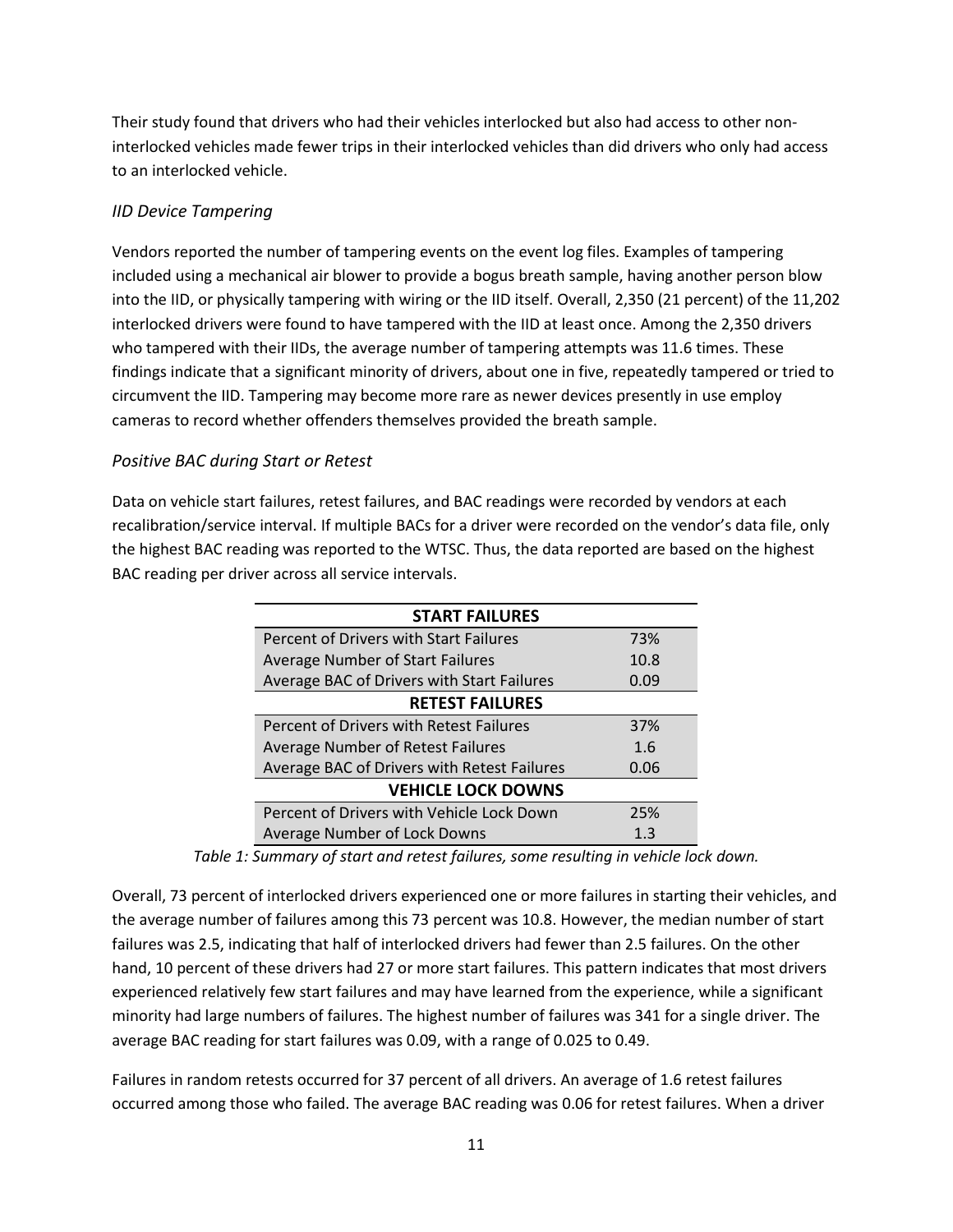fails a retest, the engine will stop and another retest will be required. If the second retest is failed, the driver will be "locked out" and the vehicle will not start again until it is brought in for vendor service. Lockouts occurred among 25 percent of the drivers, with an average of 1.32 lockouts.

The average BAC level in driver 'start fails' was 0.07, indicating that half of these drivers were below the .08 legal limit when they tried (and failed) to start their vehicles. However, 10 percent of interlocked drivers blew BACs of 0.17 or higher, while an additional 5 percent would be considered "hard-core" drinking drivers based on their BACs of 0.20 or higher. Overall, a failed start attempt means the IID is working, preventing a drinking driver from operating their vehicle. However the minority of drivers that repeatedly try to operate their vehicles after drinking supports the observation that the IID is effective while installed, but may have little effect on long-term behavior change.

### <span id="page-11-0"></span>**Recidivism Rates**

Driver recidivism was measured in terms of the number of post-installation (IID drivers) or postconviction (non-IID drivers) alcohol-related violations occurring during the two-year tracking period. Alcohol violations included DUI convictions, administrative per-se actions, and convictions on reduced charges. Overall, the incidence of alcohol violations ranged from zero to five per driver.

Ninety percent of all drivers in the study incurred no alcohol violations, while 10 percent had one or more. The recidivism data presented below represent mean numbers of re-offenses per driver in each study group and comparison group. For example, the mean of .072 for first offender IID drivers represents 0.072 violations per driver, or 7.2 violations per 100 drivers.

| <b>Number or Prior DUI</b> | <b>Comparison Groups</b> | Average<br><b>Re-offenses</b> | <b>Significance</b> |
|----------------------------|--------------------------|-------------------------------|---------------------|
| <b>First Offenders</b>     | <b>IID Drivers</b>       | 0.072                         | Not Significant     |
|                            | <b>Non-IID Drivers</b>   | 0.076                         | $p=0.363$           |
| Second Offenders           | <b>IID Drivers</b>       | 0.068                         | Significant         |
|                            | <b>Non-IID Drivers</b>   | 0.092                         | p=0.000             |
| Third-plus Offenders       | <b>IID Drivers</b>       | 0.086                         | Significant         |
|                            | <b>Non-IID Drivers</b>   | 0.119                         | $p=0.000$           |

*Table 2: Significance of Recidivism Differences between IID Drivers and the Control Group*

- Among first DUI offenders, no significant difference in recidivism was found between the IID drivers and non-IID drivers. Differences in age and prior driving history between IID drivers and non-IID drivers did not affect this outcome.
- Among second DUI offenders, there was a significant difference in recidivism between the IID drivers and non-IID drivers. Second offenders with an IID had a 26 percent lower recidivism rate.
- Among third or more DUI offenders, there was a significant difference in recidivism between the IID drivers and non-IID drivers. Third-plus offenders with an IID had a 28 percent lower rate.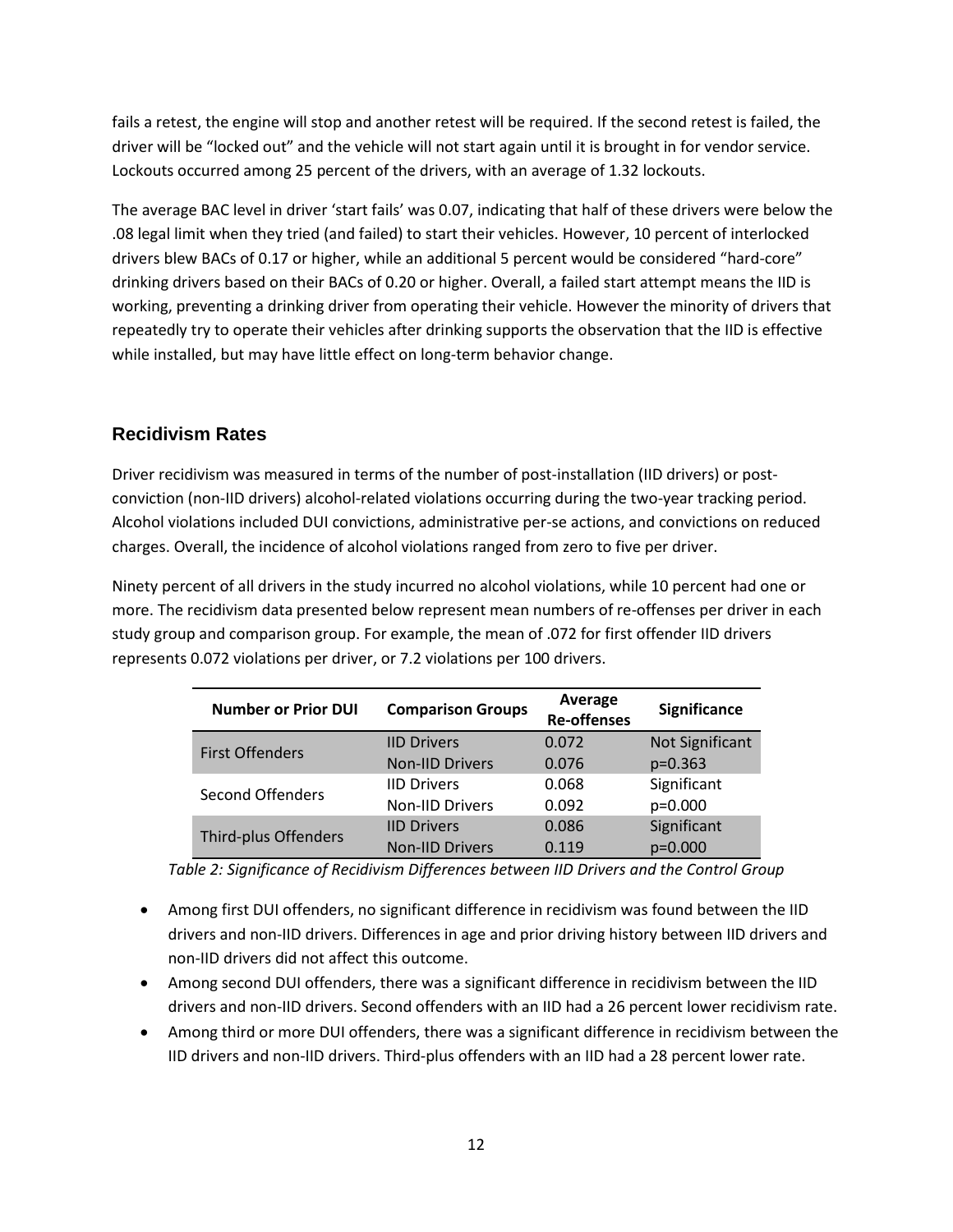The finding of no recidivism effect among first offenders was unexpected. The published research on ignition interlocks, both nationally and internationally, has consistently shown positive recidivism results (Willis, Lybrand, Bellamy, 2004; Elder, et al., 2007). An earlier evaluation of Washington's 2004 ignition interlock laws (McCartt, Leaf, Farmer, & Eichelberger, 2013) found similar positive results. Typically, recidivism for interlocked drivers is significantly lower than for comparison group drivers during the time the IID is installed. Once the devices are removed, however, recidivism for the previously-interlocked drivers reverts to the same level as for the comparison group.

A possible explanation for the current findings is that interlocks were installed for a shorter time among first offenders than for second and third-plus offenders. The average number of months until the IID was removed (or the data reporting period ended) were 10.4, 13.3, and 13.8 months for the first, second, and third-plus offender groups, respectively. However, a large number of first offenders (28 percent) had interlocks removed within four months after installation. These drivers may have had devices installed during their three-month administrative suspensions and subsequently had DUI charges dismissed or were convicted on reduced charges, thus bypassing the IID requirement for those convicted of DUI. In contrast, very few second or third-plus offenders had their IIDs removed early.

### <span id="page-12-0"></span>*Predictors of Recidivism*

Additional analyses were conducted to examine whether any non-compliance behaviors could predict recidivism. Multiple regression analysis was conducted using eight interlock variables as predictors of alcohol re-offenses. Five variables were significant predictors; however, it should be noted that none of these factors yielded particularly strong predictive relationships. The three non-significant variables were prior DUI offenses, high BAC Reading on retests, and number of vehicle lockouts.

The following variables predicted recidivism:

- Vehicle start attempts per month yielded a negative predictive relationship (p=.008). The lower the number of start attempts, the higher the likelihood of recidivism.
- The number of failed start attempts yielded a positive predictive relationship (p=.051). The greater the number failed starts, the greater the likelihood of recidivism.
- High BAC readings on startup showed a positive predictive relationship (p=.002). The higher the BAC, the greater the likelihood of recidivism.
- Months the IID was in use yielded a negative predictive relationship (p=.003). Fewer months of IID use lead to a greater likelihood of recidivism.
- The number of IID tampers produced a positive predictive relationship ( $p=.010$ ). The greater the number of tampers, the greater the likelihood of recidivism.

These results indicate that drivers most likely to recidivate are those who blow higher BACs, those who accumulate numerous failed start attempts, and those with many attempts at device tampering. Furthermore, drivers with fewer vehicle start attempts and fewer months of IID use had higher recidivism rates.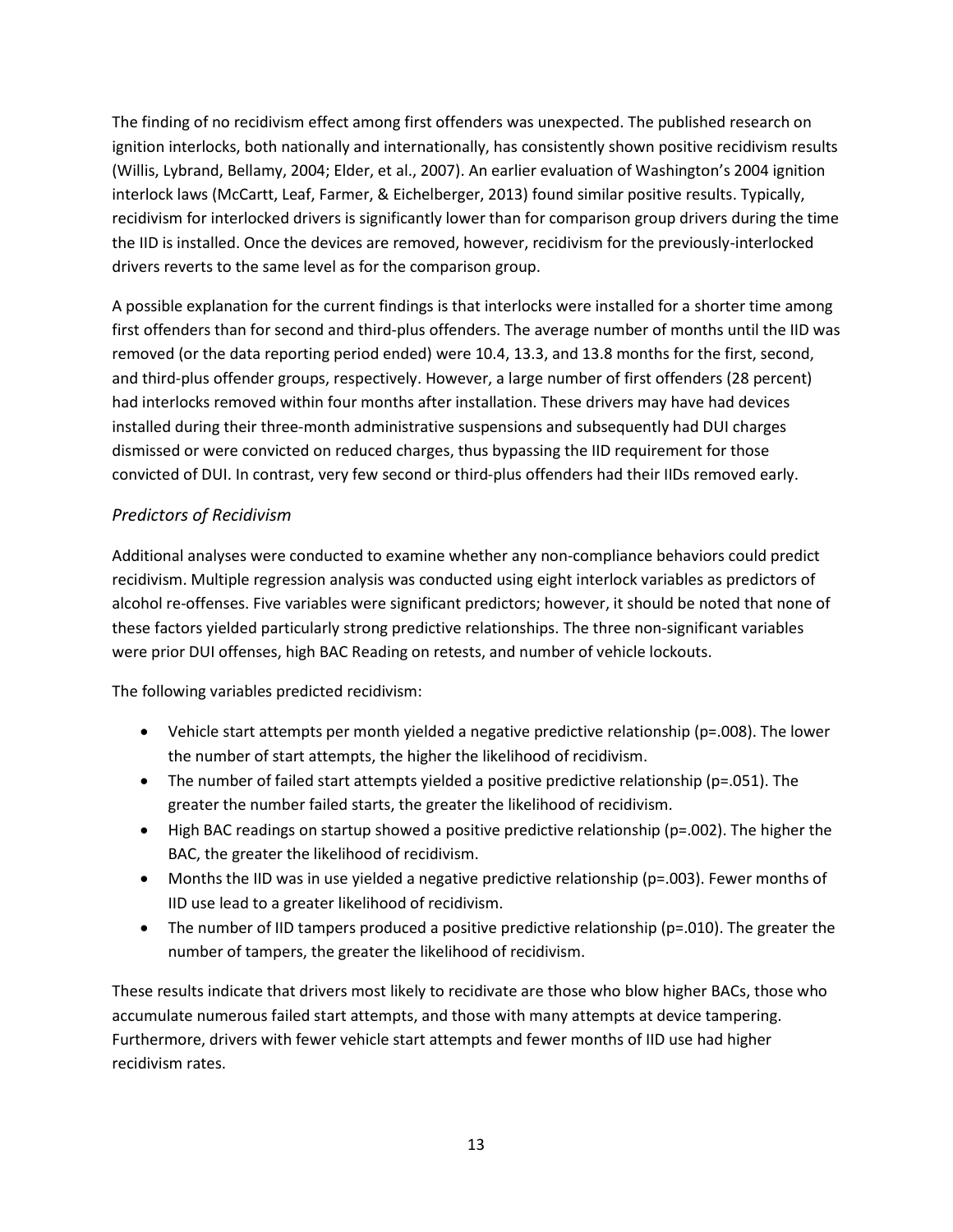## <span id="page-13-0"></span>**EFFECTIVENESS OF IGNITION INTERLOCK LAWS**

Ignition interlocks have been in use to prevent alcohol-impaired driving for more than two decades, becoming increasingly sophisticated during that time. Numerous studies have shown that interlock programs reduce recidivism during the time the devices are installed, and show promising effects for reducing alcohol-involved crashes. According to the National Highway Traffic Safety Administration (2012) IIDs must be part of a comprehensive impaired driving program that includes legislation, enforcement, treatment for alcohol misuse, offender monitoring, and data reporting for evaluation. Ignition interlocks have been identified as a proven strategy for reducing DUI recidivism (NHTSA, 2013). A review of 15 studies of interlock effectiveness revealed DUI recidivism rates that were 75 percent lower than for offenders who did not have interlocks installed, with similar findings for both first-time and repeat offenders.

The National Cooperative for Highway Research Program (2006), sponsored by the Federal Highway Administration, has identified requiring ignition interlocks as a condition for license reinstatement as a strategy proven to be effective. More recently, several technological improvements have made circumventing the installed ignition interlock more difficult. Ignition interlocks are a less intrusive approach than impounding vehicles and have been shown more effective than license suspension or revocations.

An independent evaluation of requirements introduced in Washington's 2004 ignition interlock law (requiring all DUI offenders to have ignition interlocks) found an 11 percent reduction in two-year DUI recidivism rates among first-time simple DUI offenders, down to 9.1 percent (McCartt, et al., 2013). Based on these data, the researchers estimated a 0.06 percentage point decrease in recidivism rates for each percentage point increase in the proportion of first simple DUI offenders with ignition interlocks. If ignition interlocks had been installed in 100 percent of first-time DUI offender's vehicles and reductions in recidivism followed the linear relationship described above, the recidivism rate would have fallen from 9.1 percent to 3.2 percent. The 2004 law change was also associated with an 8.3 percent reduction in single-vehicle late-night crash risk.

During the McCartt study, only drivers who had been convicted of DUI were subject to IID restrictions on their driver's license after their suspension period. A first offender restriction was for one year. After the 2009 law change, the IIL was available instead of suspension. First time DUI offenders may only have a three month suspension. They may also serve their administrative license suspension concurrently with their post-conviction suspension. Drivers may also be ultimately convicted of a lesser charge, also shortening the IID installation period. These differences may partly explain the differences in recidivism among first time offenders observed between the two study evaluations.

Research suggests that once interlocks are removed, the preventive effects dissipate. A 2004 review of ignition interlock research concluded that interlock programs are effective while the device is installed, supported by controlled trials representing a general trend among both first-time and repeat DUI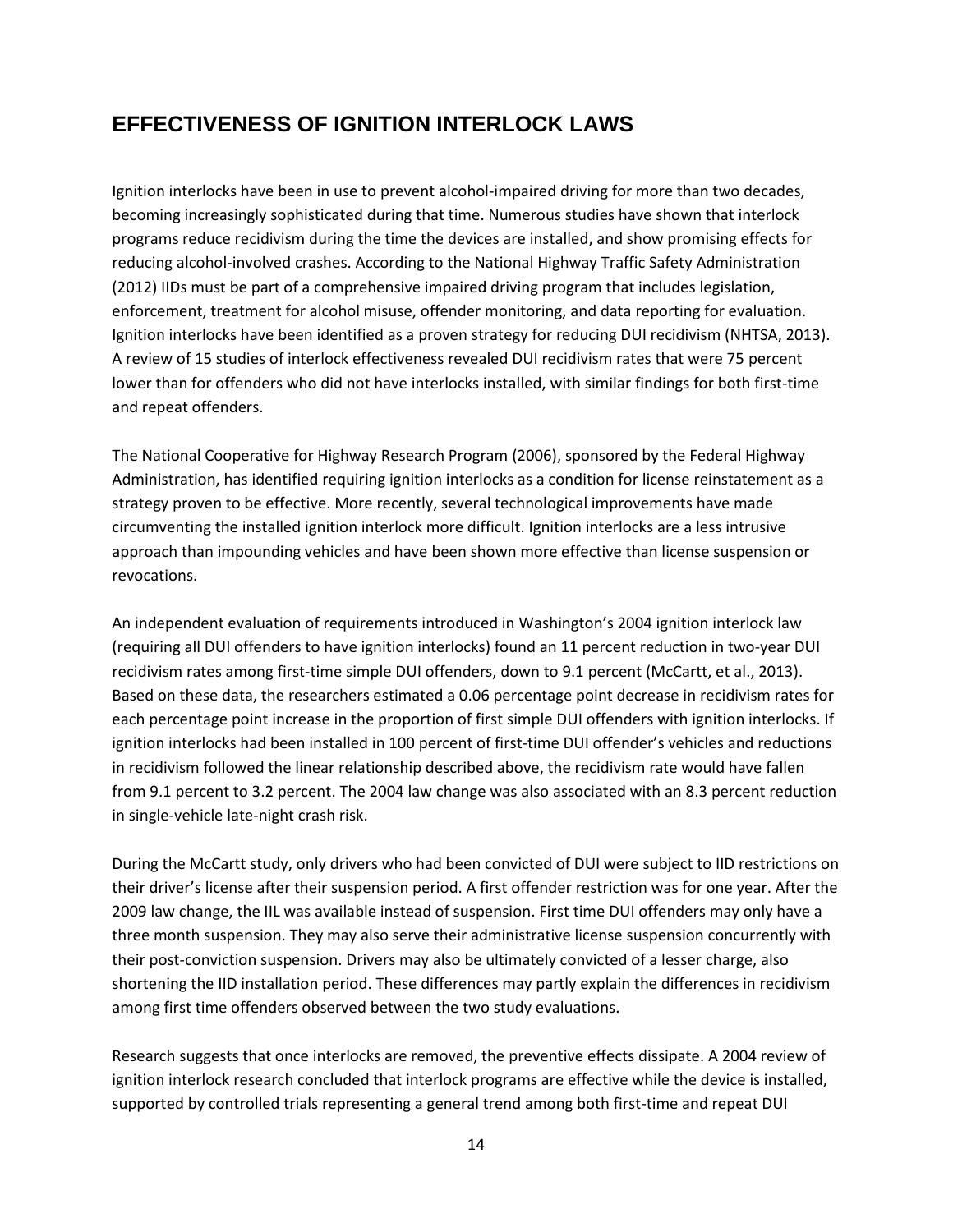offenders towards lower recidivism rates. However, none of the reviewed research provided any evidence for the effectiveness of the programs continuing once the device is removed (Willis, Lybrand, & Bellamy, 2004). An updated systematic review of literature pertaining to the effectiveness of ignition interlocks was conducted in 2007 (Elder, et al.). Installation of ignition interlocks was consistently found to lead to reductions in recidivism rates. Consistent with earlier studies, the removal of interlocks resulted in recidivism rates similar to those in comparison groups. There is limited research suggesting that while the interlock is installed, alcohol-related crashes decrease. These findings suggest that in order to achieve the maximum benefit from ignition interlock programs, installation compliance and compliance while the interlock is installed should be a major program focus.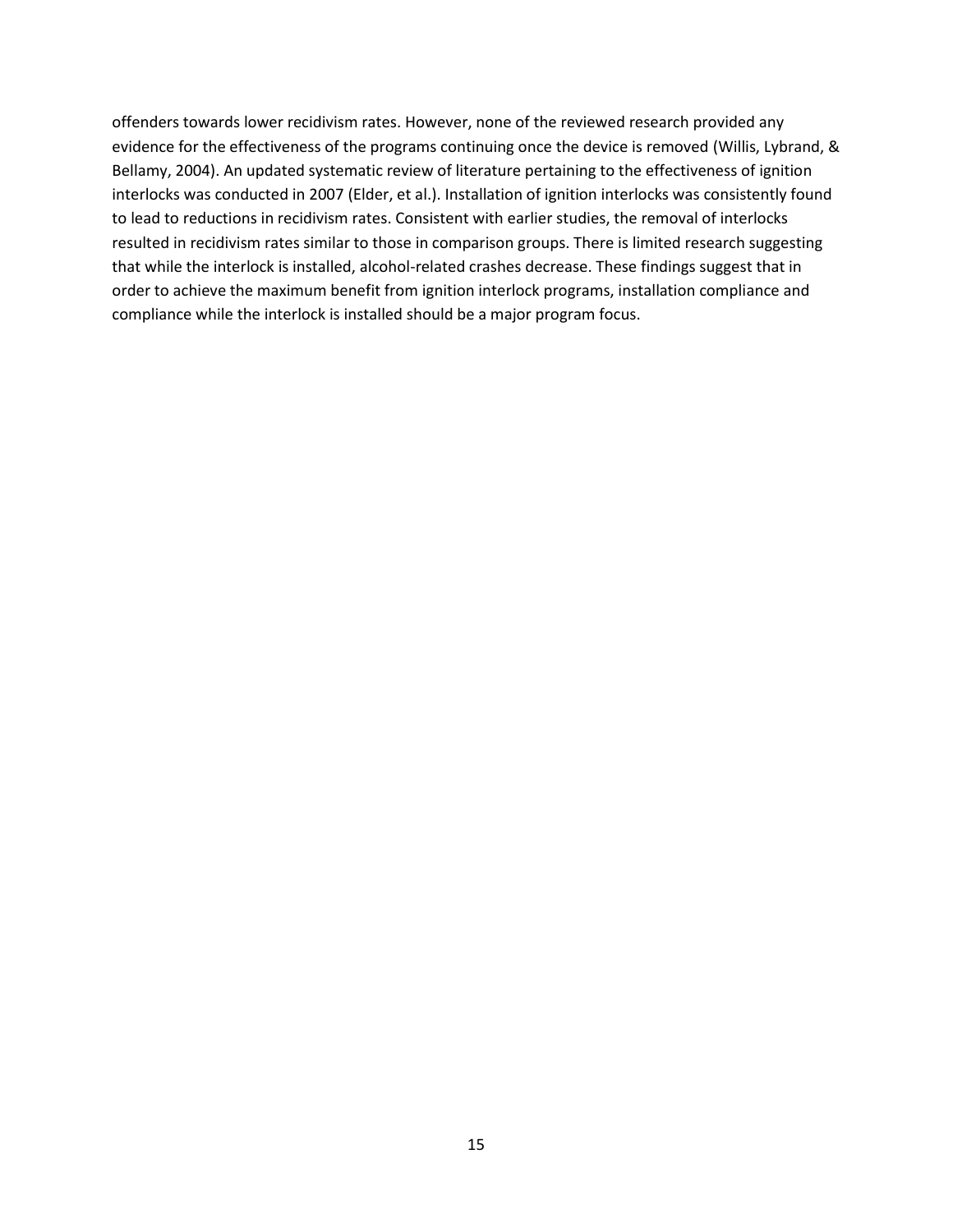### <span id="page-15-0"></span>**SUMMARY**

These study findings suggest that many drivers did comply with interlock requirements, while a significant minority were in substantial non-compliance. Between 8 percent and 14 percent of drivers minimized use of their interlocked vehicles. About 20 percent made numerous attempts to tamper with or circumvent the IID. About 10 percent had large numbers of start failures and BACs of 0.16 or higher, and about 5 percent could be considered "hard core" alcohol-dependent drivers, with BAC results of .20 or higher.

The majority of drivers did submit positive BACs samples when starting their vehicles, but the median number start failures (2.5) suggests that at least half of the drivers may have modified their behavior after just a few positive BACs. One can speculate that these drivers learned from their BAC test failures and made appropriate behavioral changes. However, a substantial segment of the interlock group seems not to have changed their behavior and thus continued to experience multiple start failures and high BAC test results. Given that a significant minority of interlocked drivers seems to be persistent in not complying with IID requirements, appropriate strategies for dealing with these drivers might include intensive alcohol monitoring and alcohol abuse treatment, stricter legislative requirements for removal of the interlock device, and an increased use of in-home alcohol monitoring.

The findings of this study suggest that a major goal of ESSHB 3245, to provide an incentive to install and use IIDs, was only partially realized. The law does appear to have increased the rate of interlock installation, to 56 percent from 33 percent in earlier years. However, significant impacts on recidivism were observed only for repeat offenders. The length of interlock restriction for first DUI convictions is one year. The bigger challenge is the fact that many first time arrestees received a license suspension, and were possibly not convicted of DUI. The Legislature may wish to consider extending the length of the interlock requirement for first DUI convictions, in addition to recent legislation imposing an IID requirement for those convicted of reduced charges.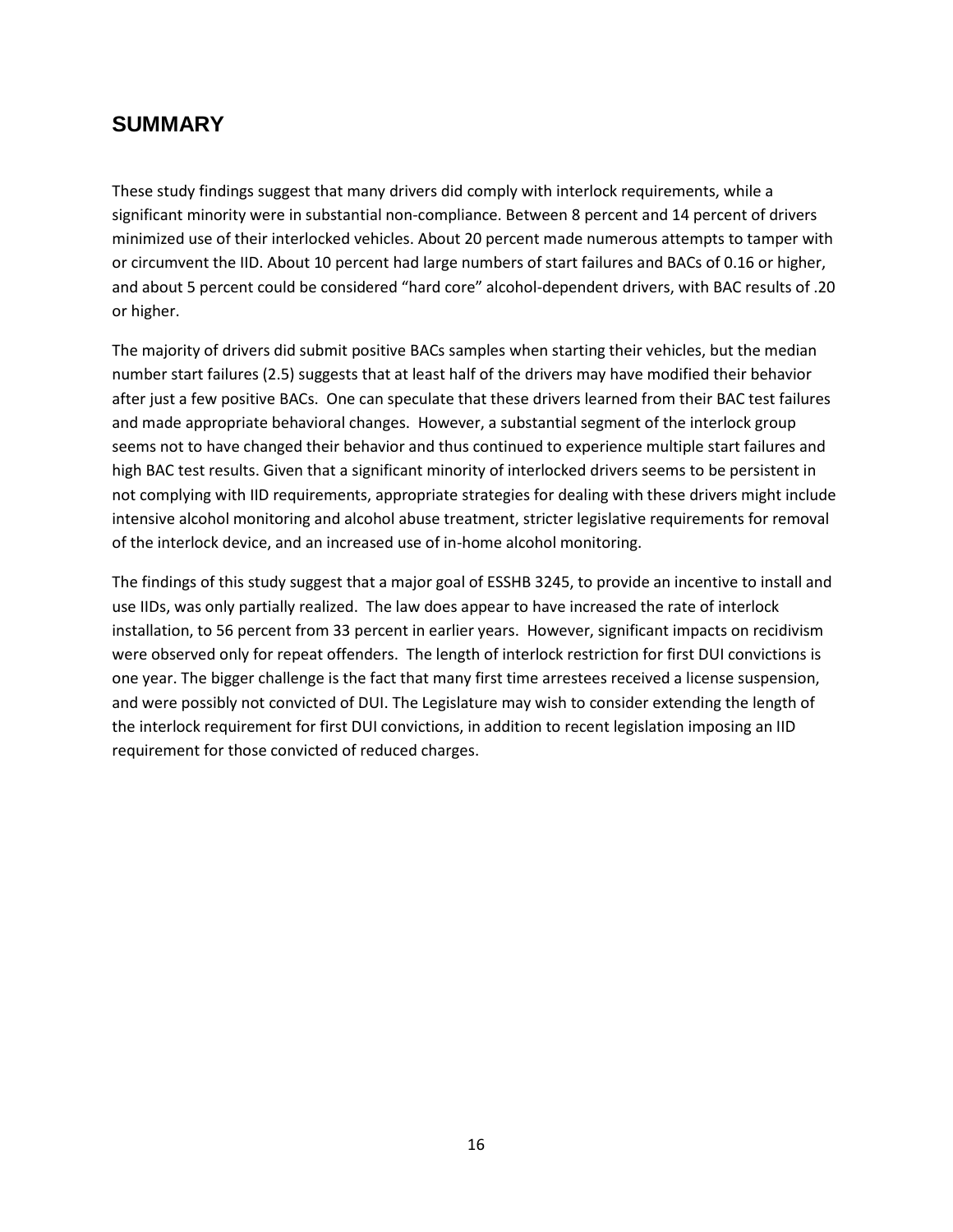## <span id="page-16-0"></span>**APPENDIX A: DATA SOURCES**

### <span id="page-16-1"></span>**Vendor Interlock Data**

Six interlock-device companies were doing business in Washington during the period when this study was conducted. Five of them provided relatively complete data. The sixth company used a different business model, used no central database, and employed installers who operated independently. Only two out of the eight installers for this company provided data. Vendor data was sent to the WTSC quarterly in two Excel files, an Install file and an Event Log file. Vendor data were reported for the period from January 2009 through December 2010.

The Install File included the dates of IID installations done during 2009. If an interlock device was removed from a vehicle by a vendor, that removal date was also entered; all removal dates were reported through the end of 2010. Reasons for removal were not provided. Additional data elements included driver identification information (license number, full name, date of birth, and ZIP code of residence), the installer's county, and the reason for installation (mandated by court, to get an interlock license, deferred prosecution, voluntary, other). The Install file consisted of a single record for each driver, unless the driver had two or more installations done (e.g., for replacement of a defective device, for dissatisfied customers who switched vendors and had new IIDs installed, or for drivers who owned multiple vehicles and had an interlock installed on each one). Duplicate records were deleted (N=234), and only one installation per driver was retained. The final Install File contained a total of 12,957 records.

Drivers were required to have their interlock device serviced and re-calibrated every 60 days. Software installed on the interlock devices recorded all significant events, including startup successes and failures, random re-test successes and failures, BAC readings, and attempts to tamper with or circumvent the interlock device. These data elements were included in Event Log files provided to the WTSC, along with driver identification information, service date information, total number of start-up events since the last service, and whether the device was functioning correctly. Event data were uploaded to the vendor's central database when IIDs were serviced. Each record in the event log file consisted of data from a single service or re-calibration of the interlock device, so multiple and variable numbers of service records appeared for each driver included in the study. Event data were reported for two years, 2009 and 2010. Ultimately, all Event Log records for each driver were summarized, condensed, and then merged together to create a single data record for each driver.

The final step in processing vendor data was to match the Install record with the summarized Event record for each driver and then merge them together in a single record so that the resulting file consisted of merged Install-Event log records. However, 1,755 Install records did not match with Event Log records; the majority of these unmatched records came from one company that experienced software and database problems during the study period. The matching and merged Install-Event log data file included 11,202 complete records. The 1,755 unmatched install records were retained for later recidivism analyses.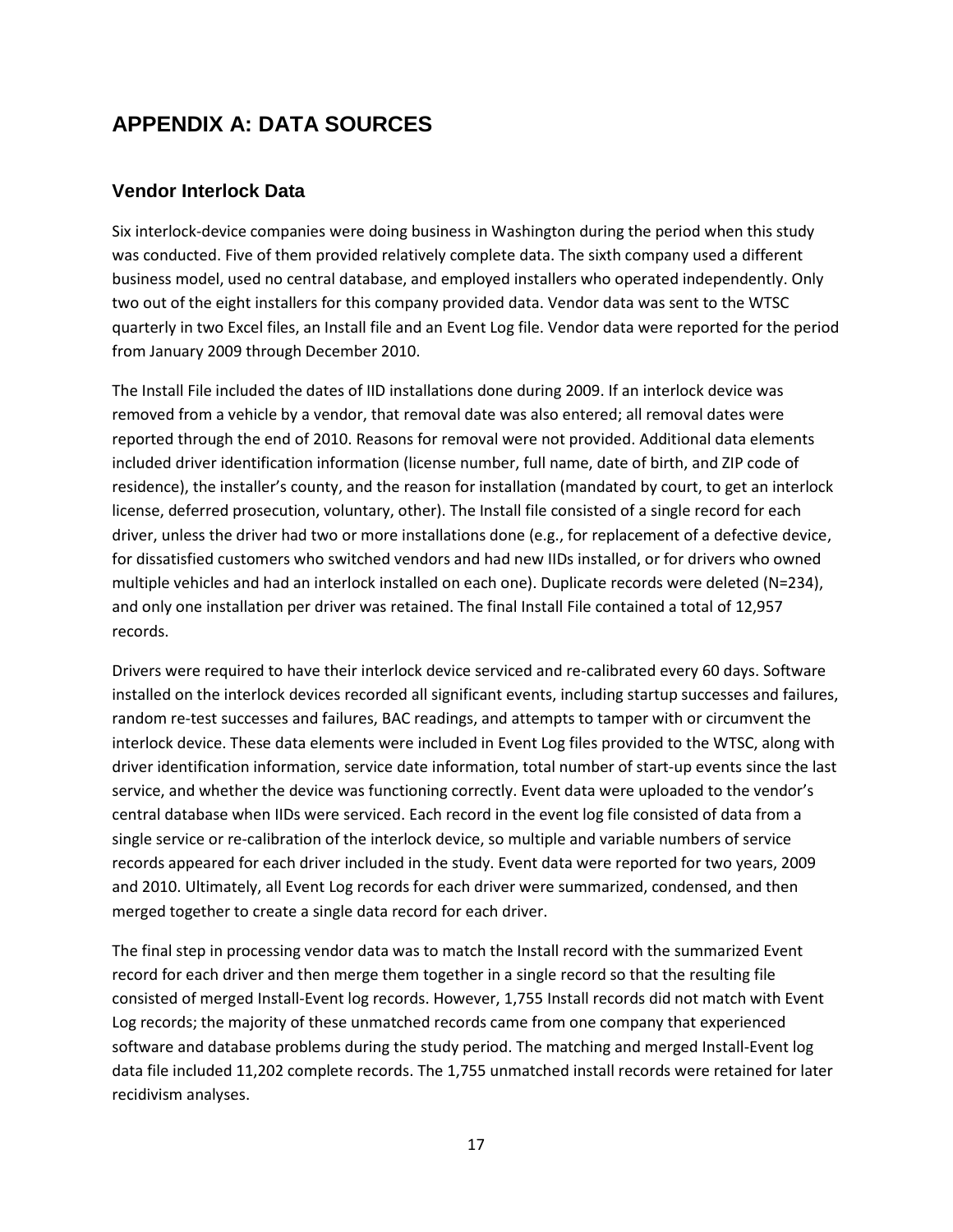### <span id="page-17-0"></span>**DOL Driver Record Data**

DOL has regularly provided the WTSC with a copy of its driver record database annually in July. These data files include selected data elements from the master DOL database, and reflect information on the database as of the date the WTSC files are created. Data elements from the July 2011 file were used for the analysis of driver compliance, and the 2012 file provided source data for the recidivism analyses.

The DOL data were matched to and then merged with the Install-Event Log file to create the data file used for the recidivism analyses. This DOL-Interlock file provided source data for the "intervention" group for the evaluation analyses. A comparison group of DUI offenders convicted in 2009 but who did not obtain interlocks was identified from the DOL file.

It should be noted that this comparison group was not a true "control group" because of selection bias. That is, drivers in the intervention group chose to have interlocks installed either to obtain interlock licenses or to comply with court ordered sanctions. Drivers in the comparison group chose not have interlocks installed, and thus, most likely differed from intervention drivers on other risk factors in addition to the IID installation (i.e. driving with a suspended license).

The merged DOL-Interlock file allowed for tracking of DUI re-offenses and therefore an analysis of driver recidivism. In addition, this data file permitted an analysis of correlations between recidivism and other offender behaviors recorded in the Event Log file. Alcohol-related violations subsequent to the IID install date were tallied to measure recidivism. Alcohol re-offenses for the comparison group were tallied for all subject-drivers subsequent to their 2009 DUI conviction dates. The July 2012 DOL file provided between 2.5 to 3.5 years of follow-up driving data, so the follow-up tracking period was exactly two years for each driver in the study. Every driver's follow-up period began on the date of IID installation, typically about mid-2009, and ended 24 months later. The tracking period for the comparison group was also two years, beginning on the date of each driver's 2009 DUI conviction. Alcohol re-offenses included DUI convictions, convictions on reduced charges, and DUI arrests resulting in administrative actions in cases where no conviction was reported to DOL.